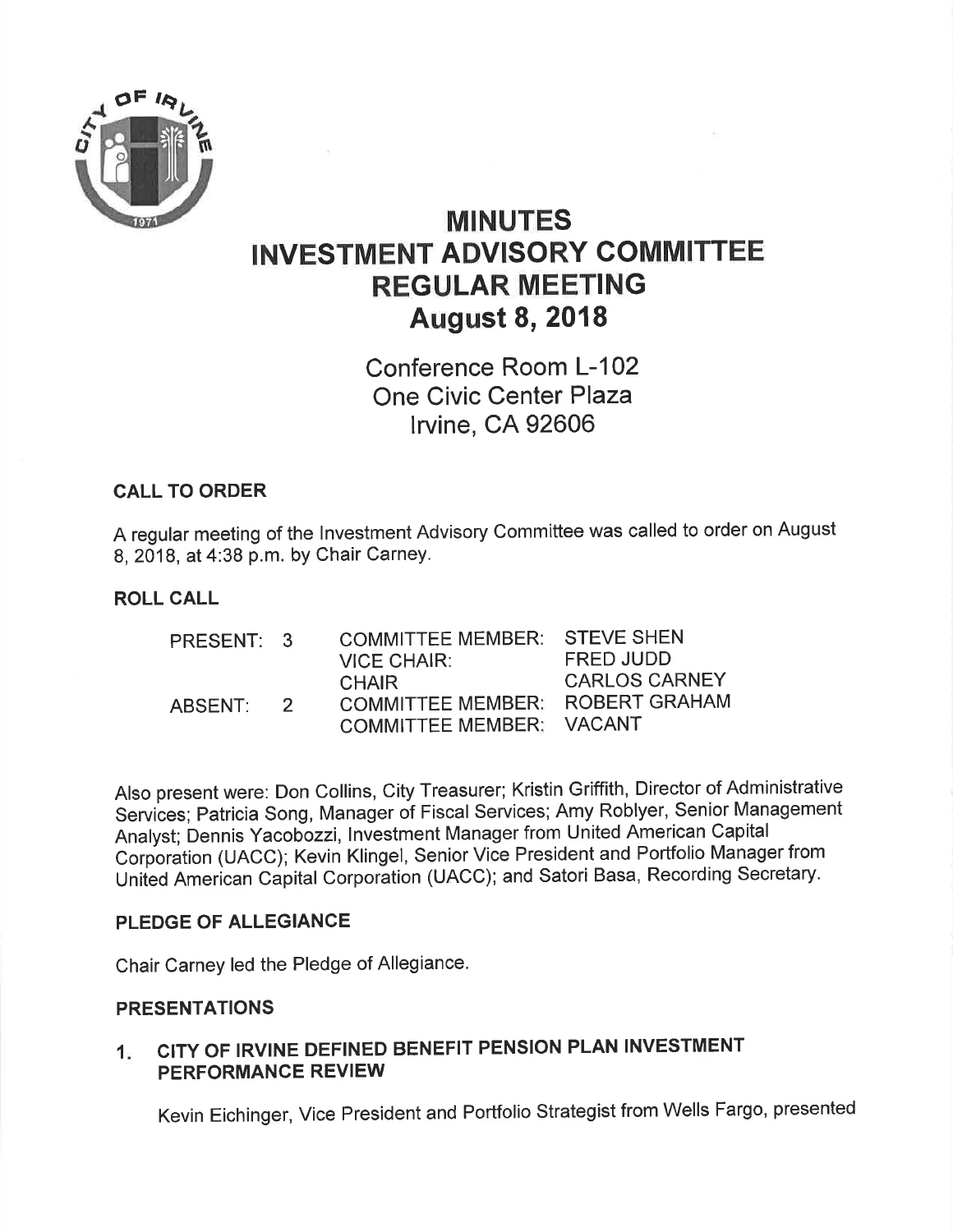the performance review via conference call and answered questions.

#### ADDITIONS AND DELETIONS TO THE AGENDA

There were no additions or deletions to the agenda.

#### PUBLIC COMMENTS

There were no public comments.

#### COMMITTEE BUSINESS

#### 1. MINUTES

## AGTION: Moved by Vice Chair Judd, seconded by Gommittee Member Shen, and unanimously carried by those members present to:

Approved the minutes of the lnvestment Advisory Committee meeting held on February 14,2018.

#### 2. TREASURER'S REPORT FOR THE FISCAL YEAR ENDED JUNE 30, <sup>2018</sup>

Don Collins, City Treasurer, presented the staff report and answered questions. Dennis Yacobozzi, lnvestment Manager from United American Capital Corporation (UACC), and Kevin Klingel, Senior Vice President and Portfolio Manager from UACC, were also present and provided a market commentary. Kristin Griffith, Director of Administrative Services, also answered questions.

#### ACTION: Moved by Vice Chair Judd, seconded by Committee Member Shen, and unanimously carried by those members present to:

Recommend that the City Council receive and file the Treasurer's Report for the fiscal year ended June 30, 2018.

#### CITY OF IRVINE INVESTMENT POLICY FOR CALENDAR YEAR 2019  $3<sub>r</sub>$

Don Collins, City Treasurer, presented the staff report and answered questions. Kristin Griffith, Director of Administrative Services and Patricia Song, Manager of Fiscal Services, also answered questions.

## AGTION: Moved by Vice Chair Judd, seconded by Chair Garney, and unanimously carried by those members present to:

Recommend that the City Council adopt - A RESOLUTION OF THE CITY COUNCIL OF THE CITY OF IRVINE, CALIFORNIA, ADOPTING THE CITY'S ANNUAL INVESTMENT POLICY FOR CALENDAR YEAR 2019